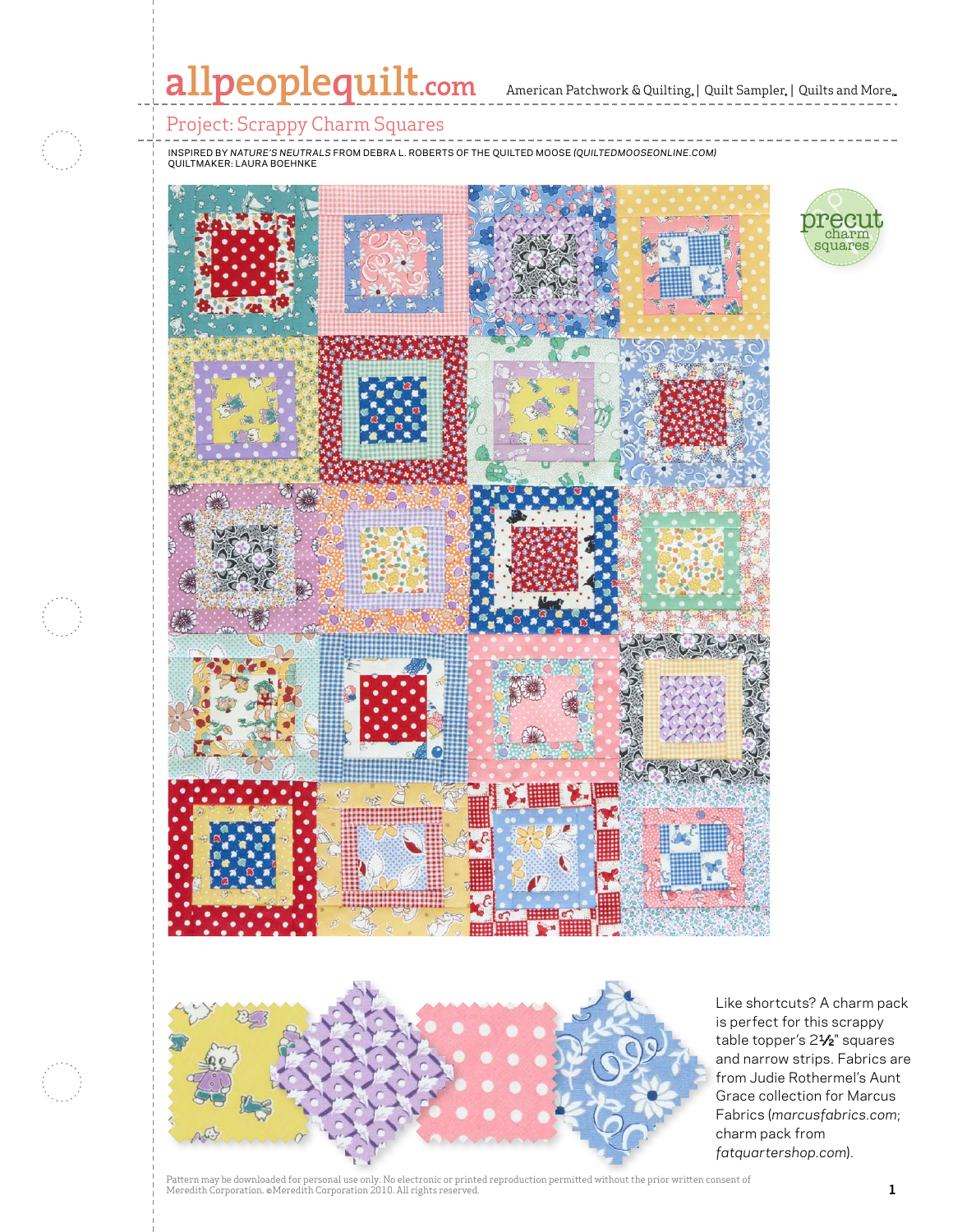## allpeoplequilt.com

American Patchwork & Quilting,  $|$  Quilt Sampler,  $|$  Quilts and More,

Project: Scrappy Charm Squares

#### Materials

- <sup>•</sup> 1 yard total assorted prints in red, pink, white, black, yellow, blue, green, and purple *or* 40 to 60—5" charm squares
- **1⁄4** yard purple plaid (binding)
- **•** 3⁄4 yard backing fabric
- **•**  <sup>25</sup>×29" batting

#### Finished quilt: 181/2×23" Finished block: 41⁄2" square

Quantities are for 44/45"-wide, 100% cotton fabrics. Measurements include 1/4" seam allowances. Sew with right sides together unless otherwise stated.

#### Select Fabrics

Use the total amount listed as a guide when choosing fabrics from your stash. To get the scrappy look she wanted, quiltmaker Laura Boehnke used 53 charm squares in this small table topper. For the scrappiest look possible, use 60 charm squares in assorted prints. To conserve fabric, use a minimum of 40 charm squares in assorted prints.

#### Cut Fabrics

Cut pieces in the following order. Before cutting, be sure to measure 5" squares from the outermost points of the pinked edges to see if the points are included in the stated size.

If using 60 charm squares in assorted prints, cut a set of two  $1\frac{1}{4}$ ×5" strips and two  $1\frac{1}{4}$ ×3 $\frac{1}{2}$ " strips from each of 20 charm squares (Cutting Diagram A). Then cut a set of two 1x31/2" strips and two 1x21/<sub>2</sub>" strips from each of 20 remaining charm squares, and one 2<sup>1</sup>/<sub>2</sub>" square from each remaining charm square.

If using 40 charm squares in assorted prints, cut a set of two 11⁄4×5" strips and two 11⁄4×31⁄2" strips from each of 20 charm squares (Cutting Diagram A). Referring to Cutting Diagram B, cut a set of two  $1\times3\frac{1}{2}$ " strips, two 1×21⁄2" strips, and a 2<sup>1</sup>/<sub>2</sub>" square from each of the remaining charm squares. Pinked edges are included in Cutting Diagram measurements.

**From assorted prints, cut:**

- **•**  20 sets of 2 matching 11⁄4×5" strips and 2 matching 11⁄4×31⁄2" strips
- **•**  20 sets of 2 matching  $1\times3<sup>1</sup>$ /<sub>2</sub>" strips and 2 matching  $1\times2<sup>4</sup>$ /<sub>2</sub>" strips
- **•**  20—21⁄2" squares

**From purple plaid, cut:**

■ 3-21⁄<sub>2×42</sub>" binding strips

#### Assemble Blocks

- 1. For one block, gather two 1×31⁄2" strips and two 1×21⁄2" strips from one print, two 11/4×5" strips and two 11/4×31/2" strips from a second print; and one 2<sup>1</sup>/<sub>2</sub>" square from a third print.
- 2. Sew assorted print  $1 \times 2\frac{1}{2}$ " strips to opposite edges of assorted print 21⁄2" square (Diagram 1). Press seams toward strips. Add assorted print 1×31⁄2" strips to remaining edges to make block center. Press seams toward strips.
- 3. Join assorted print 11/4×31/2" strips to opposite edges of block center (Diagram 2). Add assorted print 11⁄4×5" strips to remaining edges to make a block. Press all seams away from block center. The block should be 5" square including seam allowances.

4. Repeat steps 1-3 to make 20 blocks total.

### Assemble Quilt Top

- 1. Referring to photo on *page 1*, lay out blocks in five rows, rotating every other block to alternate block seams (Diagram 3).
- 2. Sew together blocks in each row. Press seams in one direction, alternating direction with each row. Join rows to make quilt top. Press seams in one direction.

#### Finish Quilt

- 1. Layer quilt top, batting, and backing; baste. Quilt as desired.
- 2. Bind with purple plaid binding strips.